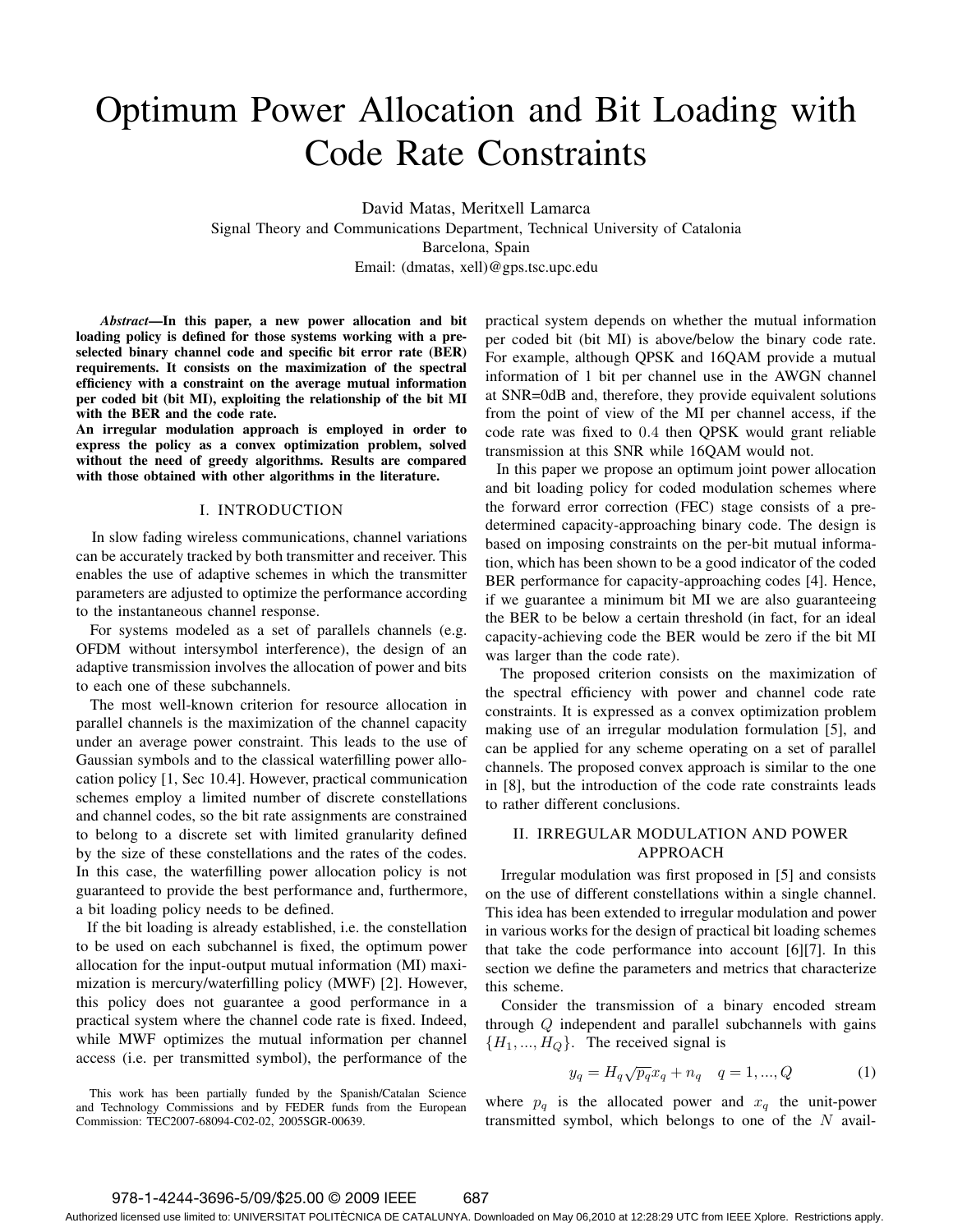able constellations,  $\{\mathcal{C}_1, ..., \mathcal{C}_N\}$ , with  $\{m_1, \cdots, m_N\}$  bits per symbol respectively. The term  $n_q$  is the additive complex white Gaussian noise (AWGN) of zero mean and variance  $\sigma^2$ .

Following an irregular modulation and power scheme, we allow the transmission of symbols belonging to different constellations with different allocated power within the same subchannel. Let  $\alpha_{iq}$  be the fraction of symbols transmitted through the  $q$ -th subchannel which belong to the constellation  $\mathcal{C}_i$ , and  $p_{iq}$  be the power allocated to each one of them. According to their definition, these parameters must fulfill:

$$
\alpha_{iq} \ge 0, \quad p_{iq} \ge 0 \quad and \quad \sum_{i=1}^{N} \alpha_{iq} \le 1 \tag{2}
$$

for  $q = 1, ..., Q$  and  $i = 1, ..., N$ . If  $\alpha_{iq} = 0$ , then constellation  $C_i$  is not employed in the q-th channel. Note also that this formulation can be mathematically seen as a continuous relaxation of the usual bit allocation, in which  $\alpha_{iq} \in \{0, 1\}$  (i.e. only one constellation can be used per subchannel).

Using the defined parameters, the power allocated to and the MI of the  $q$ -th subchannel are obtained as the weighted average of the individual values for each constellation,

$$
P_q = \sum_{i=1}^{N} \alpha_{iq} p_{iq} \tag{3}
$$

$$
\bar{I}_q = \sum_{i=1}^N \alpha_{iq} I_i(p_{iq}\gamma_q)
$$
\n(4)

where  $\gamma_q = |H_q|^2/\sigma^2$  is a measure of the strength of the subchannel and  $I_i(\rho)$  is the MI between the transmitted symbols and the corresponding observations at the subchannel output for the  $i$ -th constellation when it is employed in an AWGN channel with SNR  $\rho$ .

The total MI averaged over all subchannels is

$$
\bar{I} = \frac{1}{Q} \sum_{q=1}^{Q} \bar{I}_q
$$
\n<sup>(5)</sup>

The spectral efficiency, defined as the average number of coded bits transmitted per channel  $access<sup>1</sup>$ , can be expressed as

$$
\eta = \frac{1}{Q} \sum_{q=1}^{Q} \sum_{i=1}^{N} \alpha_{iq} m_i
$$
 (6)

Finally, the average MI per bit is obtained as:

$$
\bar{R} = \frac{\bar{I}}{\eta} \tag{7}
$$

#### III. PROBLEM STATEMENT

The proposed power allocation and bit loading strategy maximizes the spectral efficiency in systems where a fixed binary channel code is employed and a certain BER performance is

 $1$ Note that spectral efficiency usually refers to information bits. However, if the binary channel code rate is fixed, optimizing the system using any of the two definitions is equivalent.

required. In order to do so we jointly design these stages to guarantee a minimum MI per bit  $R_*,$  i.e.

$$
\bar{R} \ge R_* \tag{8}
$$

As indicated in the introduction, the minimum bit MI requirement guarantees the BER will be below the desired threshold. Note also that if the code were ideal then  $R_*$  would be precisely the code rate.

The power allocation and bit loading that maximizes the spectral efficiency, defined in equation (6), with average power and binary code rate constraints can be expressed using equations (7) and (8) as the solution to the following optimization problem:

$$
\max_{\alpha_{iq}, p_{iq}} \sum_{q=1}^{Q} \sum_{i=1}^{N} \alpha_{iq} m_i
$$
 (9a)

$$
s.t. \quad \alpha_{iq} \ge 0 \quad p_{iq} \ge 0, \quad \forall i, q \tag{9b}
$$

$$
\sum_{i=1}^{N} \alpha_{iq} \le 1 \quad \forall q \tag{9c}
$$

$$
\frac{1}{Q} \sum_{q=1}^{Q} \sum_{i=1}^{N} \alpha_{iq} p_{iq} = P_T \tag{9d}
$$

$$
\frac{1}{Q} \sum_{q=1}^{Q} \sum_{i=1}^{N} \alpha_{iq} \left( I_i(p_{iq}\gamma_q) - m_i R_* \right) \ge 0 \tag{9e}
$$

where  $P_T$  is the total available power.

Let us define the following functions in order to simplify subsequent equations:

$$
J_i(\rho) = I_i(\rho) - m_i R_* \tag{10}
$$

They are the mutual information curves of the different constellations translated in the ordinates by a negative magnitude that depends on the its size (bits per symbol) and the code rate. Figure 1 depicts these functions for QPSK, 16QAM and 64QAM constellations and  $R_* = 0.7$ .

It can be shown that the optimization problem (9) can be solved in two steps. The first step, whose complete expression is found in next section, consists on optimizing the spectral efficiency for a single AWGN channel, i.e.,

$$
\max_{\{p_i\},\{\alpha_i\}} \sum_{i=1}^N \alpha_i m_i \tag{11}
$$

with a fixed average power P

$$
\sum_{i=1}^{N} \alpha_i p_i = P \tag{12}
$$

and a fixed value J for the translated MI

$$
\sum_{i=1}^{N} \alpha_i J_i(p_i \gamma) \ge J \tag{13}
$$

Denote as  $\eta_o(J, P\gamma)$  the optimized value of the spectral efficiency (11) obtained in this case. The second step resorts to this function to maximize the global efficiency. Let  $P<sub>q</sub>$  and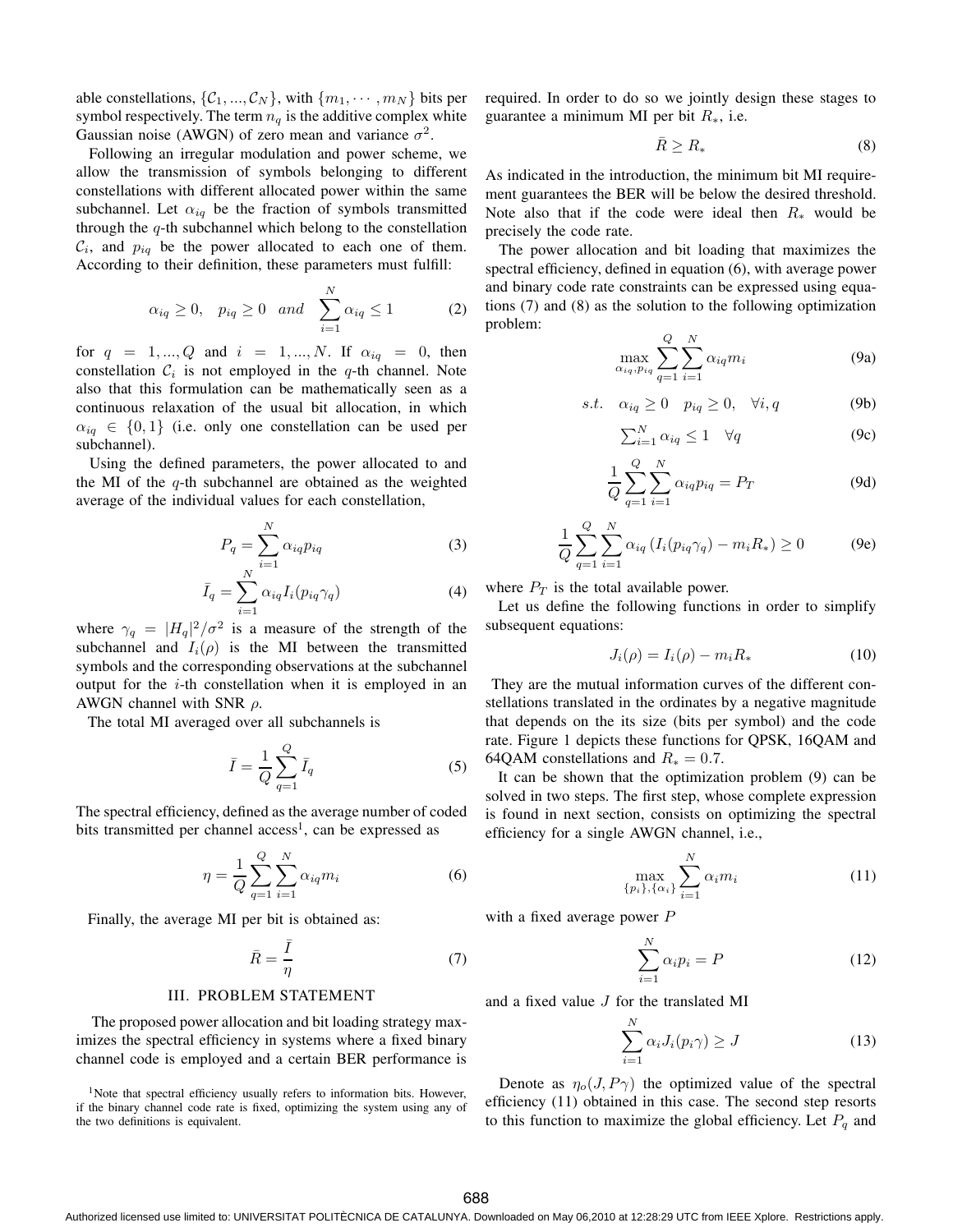$J_q$  be the power and the translated MI allocated to the q-th subchannel. Then, equation (9) can be expressed as

$$
\max_{P_q, J_q} \sum_{q=1}^{Q} \eta_o(J_q, P_q \gamma_q) \tag{14a}
$$

$$
s.t. \quad P_q \ge 0 \quad \forall q \tag{14b}
$$

$$
\frac{1}{Q} \sum_{q=1}^{Q} P_q \le P_T \tag{14c}
$$

$$
\sum_{q=1}^{Q} J_q \ge 0 \tag{14d}
$$

On the basis of this procedure, we first study the solution for the single AWGN channel with arbitrary  $J$  requirements (first step) in section IV. Afterwards, we employ this result to find the solution to the multiple parallel channels case (second step) in section V.

## IV. FIRST OPTIMIZATION STEP

In this section we study the solution to the first optimization step. It consists on the design of the irregular modulation that maximizes the spectral efficiency for a single AWGN channel with an SNR  $\mu$  and a generic requirement on the average translated MI function J. Note that if we wished to design the irregular modulation and power allocation for a single AWGN channel we should solve this step employing  $J = 0$ .

#### *A. Formulation*

Adding the constraints on the parameters (2) to equations (11),(12) and (13) and after some manipulations, the following optimization problem remains:  $\overline{N}$ 

$$
\eta_o(J,\mu) = \max_{\{p'_i\},\{\alpha_i\}} \sum_{i=1}^{N} \alpha_i m_i
$$
 (15a)

s.t. 
$$
\alpha_i \ge 0
$$
,  $p'_i \ge 0$ ,  $i = 1, ..., N$  (15b)

$$
\sum_{i=1}^{N} \alpha_i \le 1
$$
 (15c)

$$
\sum_{i=1}^{N} \alpha_i p'_i = 1 \tag{15d}
$$

$$
\sum_{i=1}^{N} \alpha_i J_i(p'_i \mu) \ge J \tag{15e}
$$

where the normalized parameters  $p'_i = \frac{p_i}{p}$  have been introduced in order to express the solution (i.e.  $\alpha_i$ ,  $p'_i$  and  $\eta_o$ ) as a function only of the SNR  $\mu = P\gamma$  and the translated MI J.

#### *B. Solution*

Let us assume that the available constellations are ordered such that

$$
m_1 < m_2 < \ldots < m_N \tag{16}
$$

For the purpose of obtaining a uniform notation, we introduce also the null constellation  $C_0$  as the one with  $m_0 = 0$ bits per symbol and mutual information  $I_i = 0$  for all SNRs.

As it happened in [8], thanks to the introduction of a change of variables  $s_i = \alpha_i p'_i$ , the optimization in (15) can be formulated in terms of  $s_i, \alpha_i$  as a convex problem, and the

KKT conditions [9] can be applied in order to solve it. After some cumbersome manipulations of KKT conditions it can be seen that, as opposed to [8], now the solution has no closedform expression (although it can still be easily described, as indicated next) and, furthermore, now irregular modulation plays a very important role, since the optimum efficiency is achieved at all SNR's except for very extreme ones combining adjacent constellations, according to the order established in (16). The irregular modulation allows the system to satisfy the bit MI constraint in (15e) with equality, so the resources are not wasted providing BER beyond the requirements and they can be allocated instead to maximize the spectral efficiency.

The solution can be obtained as follows (proof omitted). Define as  $T_i$  the convex envelope of functions  $J_i$  and  $J_{i+1}$  for  $i = 1, ..., N - 1$  (i.e. the union of both curves through their tangent). Define also  $T_0$  as the union of  $J_1$  and its tangent line that crosses the origin. Consider the optimization of spectral efficiency for a certain SNR  $\mu$  and a certain bit MI requirement J. Then:

- If  $J = J_i(\mu) = T_i(\mu), i = 1, ..., N 1$ , then only constellation  $C_i$  is employed in all channel uses (i.e.  $\alpha_i = 1, p'_i = 1$  and equation (15e) is satisfied with equality.
- If  $J < J_N(\mu)$  then only constellation  $\mathcal{C}_N$  is employed in all channel uses (i.e.  $\alpha_N = 1$ ,  $p'_N = 1$ ) and equation (15e) is satisfied with inequality.
- If  $T_i(\mu) > J > J_{i+1}(\mu)$  for  $i = 0, ..., N 1$  then constellations  $C_i$  and  $C_{i+1}$  are employed in all channel uses and equation (15e) is satisfied with equality. To find the optimum parameters we first find the unique solution to the equation

$$
\frac{J - J_i\left(D_i^{-1}(\rho)\right)}{\mu - D_i^{-1}(\rho)} = \frac{J_{i+1}\left(D_{i+1}^{-1}(\rho)\right) - J}{D_{i+1}^{-1}(\rho) - \mu} \tag{17}
$$

where  $D_i$  stands for the derivative of mutual information for the i-th constellation w.r.t. the SNR.

Once the value of the variable  $\rho$  is found we compute the parameters  $\alpha_i$ ,  $\alpha_{i+1}$ ,  $p'_i$  and  $p'_{i+1}$  as

$$
\begin{cases}\n p'_i = \frac{1}{\mu} D_i^{-1} \left( \frac{\rho}{\mu} \right), & p'_{i+1} = \frac{1}{\mu} D_{i+1}^{-1} \left( \frac{\rho}{\mu} \right) \\
\alpha_{i+1} = \frac{1 - p_i}{p_{i+1} - p_i}, & \alpha_i = 1 - \alpha_{i+1}\n\end{cases} (18)
$$

Note that the case  $i = 0$  is included, assuming  $J_0(\mu) = 0$ and  $D_0(\mu)=0$ . Then, only the smaller constellation  $C_1$ is employed in some channel uses (since  $\alpha_1 < 1$  and  $\mathcal{C}_0$ does not correspond to a real constellation).

• If  $J > T_0(\mu)$  then the problem has no solution and  $\eta_o=0.$ 

Figure 1 depicts the regions of the plane  $(J, \mu)$  corresponding to each solution for an example with QPSK, 16QAM and 64QAM constellations and  $R_* = 0.7$ .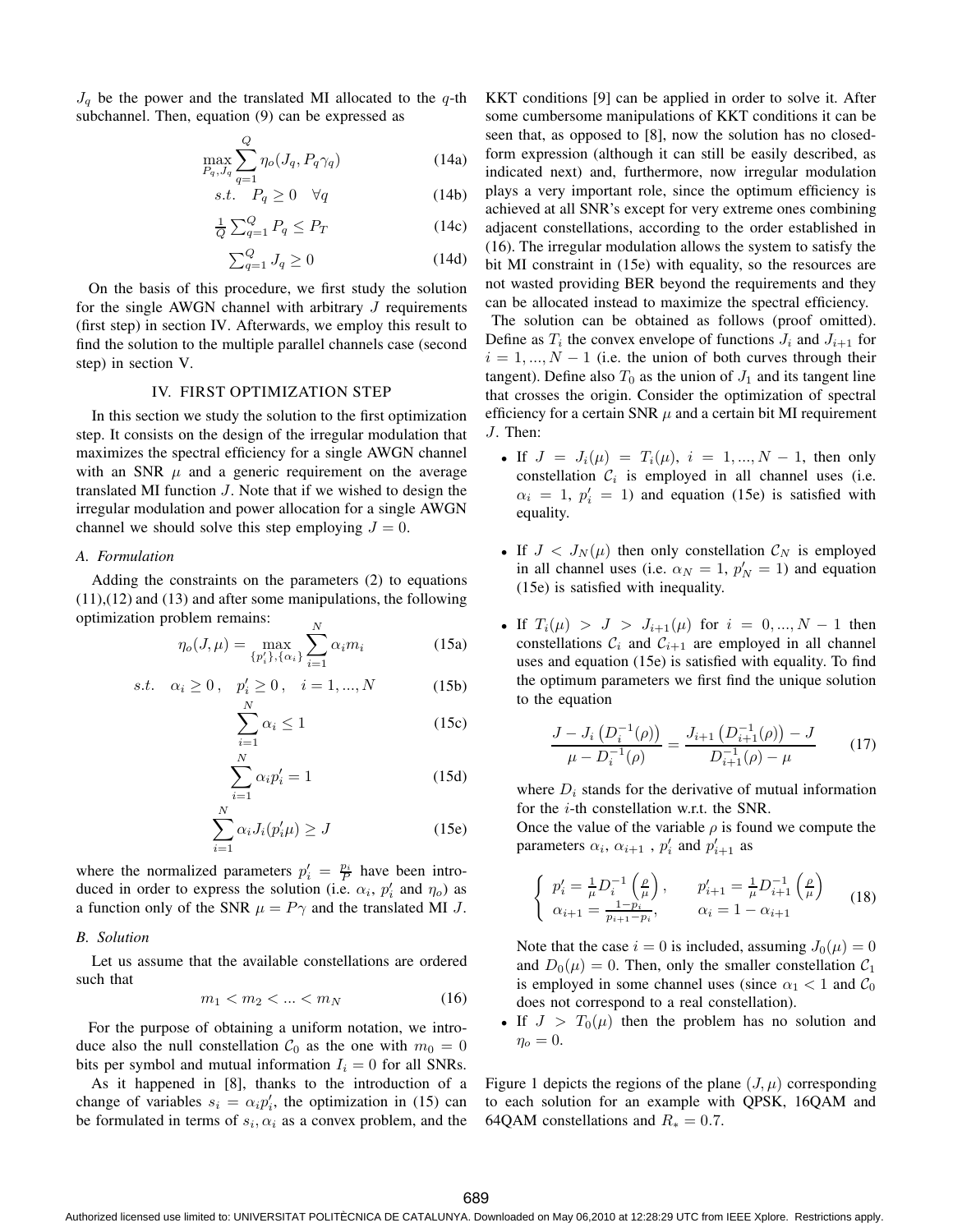#### *C. Analysis*

The optimum efficiency  $\eta_o$  for all values of J and  $\mu$  is obtained replacing in equation in (6) the  $\alpha_i$  parameters found according to the solution provided in the previous section. Figure 2 depicts it for an specific example with  $R_* = 0.7$  and constellations QPSK, 16QAM and 64QAM. Besides, figure 3 depicts the section of this optimum efficiency for  $J = 0$ . Note that, thanks to irregular modulation, the spectral efficiency grows smoothly with SNR. In order to evidence the benefits of irregular modulation this figure also depicts the optimum value that would be obtained if only integer bit loading ( $\alpha_i \in \{0, 1\}$ ) was permitted.

The result of the first optimization stage is the set of optimum  $(\alpha_i, p_i)$  values for all  $(J, \mu)$  possible pairs. Note that this result depends only on the set of available constellations and the code rate constraint  $R_{\ast}$ , i.e. it does not depend on the channel realization. Since these parameters are fixed, this first optimization stage can be precomputed once and stored for further consultation for different channel realizations. Note also that the irregular modulation is embedded in this first optimization stage and, as shown in the next section, it does not increase the complexity of power allocation and bit loading over parallel subchannels.

## V. MULTIPLE PARALLEL CHANNELS

In this section we find the solution to the problem in equations (9) exploiting the pre-computed function  $\eta_o$ . Introducing in (9) the optimum solution for the AWGN channel obtained before we obtain a problem that is now transparent to irregular modulation and has two degrees of freedom: the allocation of power  $P_q$  and bit MI requirement  $J_q$  for each subchannel  $(q = 1, ..., Q)$ . Hence, the problem is finally re-stated as indicated in equations (14).

### *A. Formulation*

Since the function  $\eta_o$  is concave, the KKT conditions can be applied again to the optimization problem (14), obtaining that



Figure 1. Translated MI as a function of the SNR  $(\mu)$  for QPSK, 16QAM and 64QAM constellations and  $R_* = 0.7$ . The regions where the optimum solution combines the available constellations are represented too.



Figure 2. Contour plot of the optimum efficiency -  $\eta_o(J,\mu)$  in equation (15a) - for an AWGN channel as a function of the SNR and the translated  $\overline{M}$ 



Figure 3. Section of  $\eta_o(J,\mu)$  represented in figure 2 for J=0 as a function of the SNR. The dashed line represents the optimum efficiency that can be achieved by integer bit loading while satisfying the bit MI constraint.

there must exist two constants  $\lambda_o$ ,  $\tau_o$  such that the solution satisfies:

$$
\lambda_0 = Q\gamma_q \frac{d\eta_o(J,\mu)}{d\mu}|_{(J_q, P_q \gamma_q)}, \qquad \tau_0 = \frac{d\eta_o(J,\mu)}{dJ}|_{(J_q, P_q \gamma_q)}
$$
(19)

for all used subchannels (i.e. those with  $P_q > 0$ ), all together with the power and translated MI constraints in (14). Therefore, we can express the solution (19) as

$$
P_q = \frac{1}{\gamma_q} \nabla_P^{-1} \eta \left( \tau_0, \frac{\lambda_0}{Q \gamma_q} \right), \qquad J_q = \nabla_J^{-1} \eta \left( \tau_0, \frac{\lambda_0}{Q \gamma_q} \right)
$$
(20)

with values  $\lambda_o$ ,  $\tau_o$  selected to guarantee that the constraints are fulfilled.

The solution is found then in an analogous manner than in the waterfilling algorithm, but now we must perform a twodimensional search among the two waterlevels  $(\lambda_0, \tau_0)$ , what implies a complexity increase. This complexity increase, is due to the presence of a new dimension (the translated MI), which is in turn consequence of the new code rate constraint.

#### *B. Simulation results*

In this section we illustrate the performance of the proposed algorithm with an off-the-shelf LDPC code. Similar results would be obtained if an ideal capacity-achieving code (i.e. BER=0 with  $R_*$  being the code rate) was considered.

Let us consider a regular (3,6) LDPC code (i.e. rate 0.5) with a codeword length of  $10^5$  bits. Figure 4 depicts the BER of this code with QPSK as a function of the channel